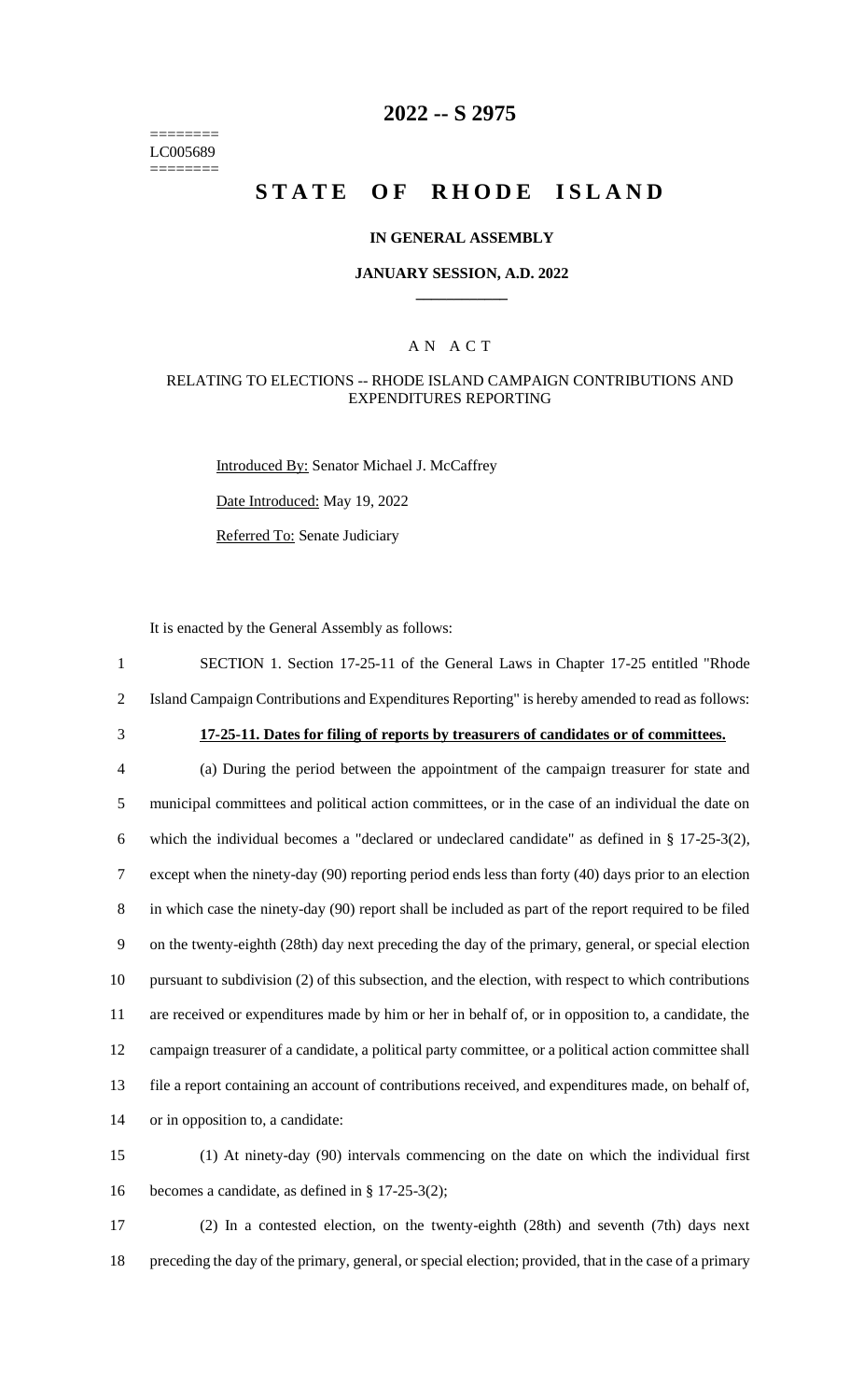election for a special election where the twenty-eighth (28th) day next preceding the day of the primary election occurs prior to the first day for filing declarations of candidacy pursuant to § 17- 14-1, the reports shall be due on the fourteenth (14th) and seventh (7th) days next preceding the day of the primary election for the special election; and

 (3) A final report on the twenty-eighth (28th) day following the election. The report shall contain:

 (i) The name and address and place of employment of each person from whom contributions in excess of a total of one hundred dollars (\$100) within a calendar year were received;

10 (ii) The amount contributed by each person;

 (iii) The name and address of each person to whom expenditures in excess of one hundred dollars (\$100) were made; and

(iv) The amount and purpose of each expenditure.

14 (b)(1) Concurrent with the report filed on the twenty-eighth (28th) day following an election, or at any time thereafter, the campaign treasurer of a candidate, or political party committee, or political action committee, may certify to the board of elections that the campaign 17 account and fund of the candidate, political party committee, or political action committee having been instituted for the purposes of the past election, has completed its business and been dissolved or, in the event that the committee will continue its activities beyond the election, that its business regarding the past election has been completed. The certification shall be accompanied by a final 21 accounting of the campaign <u>account and</u> fund, or of the transactions relating to the election, 22 including the final disposition of any balance remaining in the **account and** fund at the time of dissolution or the arrangements that have been made for the discharge of any obligations remaining unpaid at the time of dissolution.

 (2) After dissolution pursuant to the provisions of subsection (b)(1) of this section, a 26 campaign account and fund, upon written notice to the board of elections, pursuant to § 17-25-8, may be reopened. Any loans unpaid at the time of dissolution shall be reinstated upon the reopening 28 of the campaign account and fund.

 (c)(1) Once the campaign treasurer certifies that the campaign **account and** fund has completed its business and been dissolved, no contribution that is intended to defray expenditures 31 incurred on behalf of, or in opposition to, a candidate during the campaign can be accepted, unless 32 and until the campaign account and fund are reopened pursuant to the provisions of subsection (b)(2) of this section. Until the time that the campaign treasurer certifies that the campaign fund has completed its business and been dissolved, the treasurer shall file reports containing an account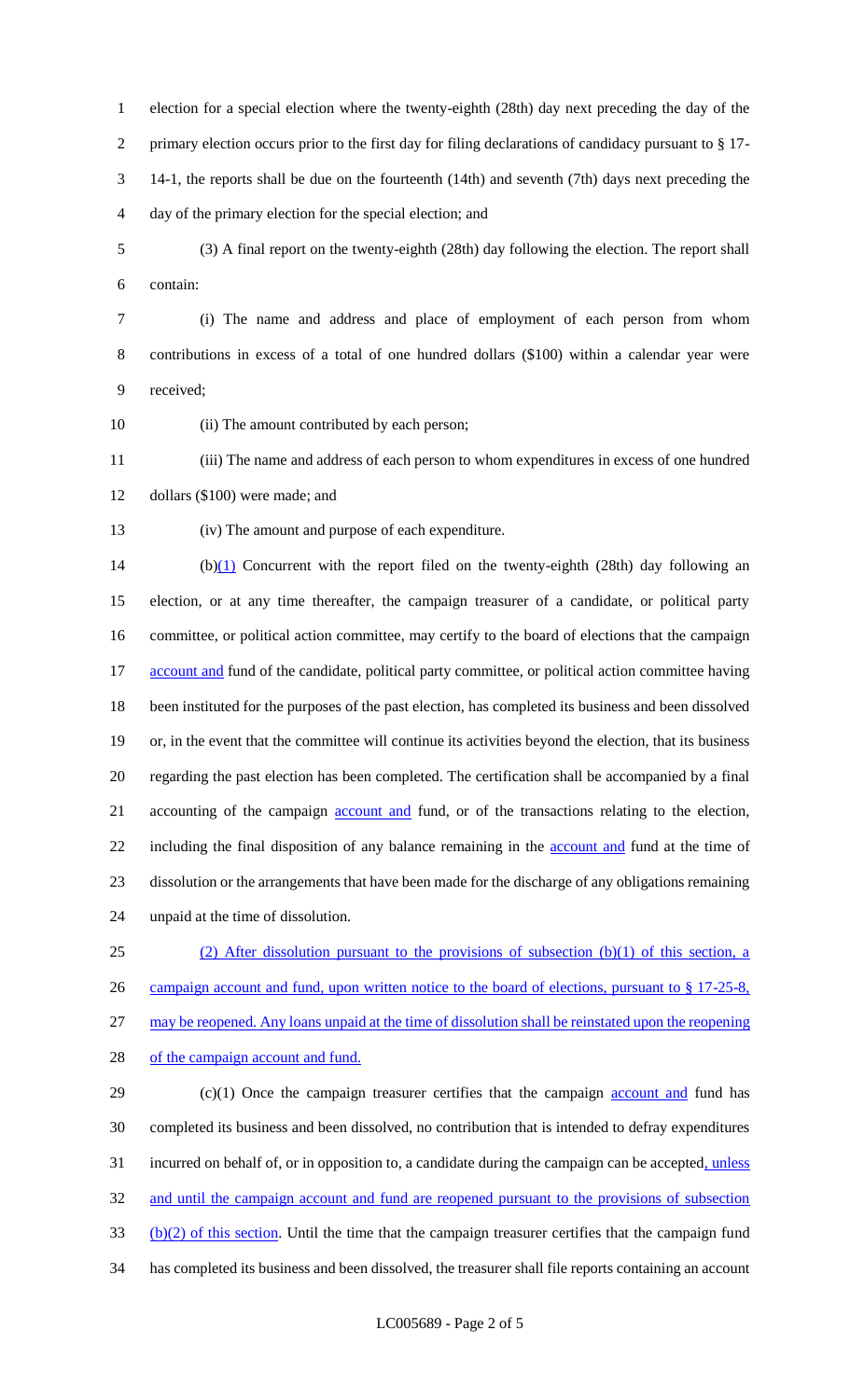of contributions received and expenditures made at ninety-day (90) intervals commencing with the next quarterly report following the election; however, the time to file under this subsection shall be no later than the last day of the month following the ninety-day (90) period, except when the last day of the month filing deadline following the ninety-day (90) reporting period occurs less than twenty-eight (28) days before an election, in which case the report shall be filed pursuant to the 6 provisions of subdivisions (a)(1) and (2) of this section. Provided, however, if the last day of the 7 month falls on a weekend or a holiday, the report shall be due on the following business day. Any dissolved campaign account and fund which is reopened pursuant to the provisions of subsection (b)(2) of this section shall comply with all applicable reporting requirements commencing as of the 10 date of reopening.

 (2) In addition to the reports required pursuant to this section, a candidate or office holder shall also file with the board of elections a paper copy of the account statement from the office holder's campaign account, which account statement shall be the next account statement issued by their financial institution after the filing of the fourth quarterly campaign expense report. The account statement shall be submitted to the board within thirty (30) days of its receipt by the candidate, officeholder, treasurer, or deputy treasurer. The account statement shall not be deemed a public record pursuant to the provisions of chapter 2 of title 38. The board of elections, its agents, and employees shall not publish, deliver, copy, or disclose, to any person or entity any account statement or information contained therein for any candidate, former candidate, officeholder, party, or political action committee. Provided, as to state and municipal political parties, the requirements 21 of this subsection  $(c)(2)$  shall apply to the annual report required pursuant to § 17-25-7.

22 (d)(1) There shall be no obligation to file the reports of expenditures required by this section on behalf of, or in opposition to, a candidate if the total amount to be expended in behalf of the candidacy by the candidate, by any political party committee, by any political action committee, or by any person shall not in the aggregate exceed one thousand dollars (\$1,000).

 (2) However, even though the aggregate amount expended on behalf of the candidacy does 27 not exceed one thousand dollars (\$1,000), reports must be made listing the source and amounts of all contributions in excess of a total of one hundred dollars (\$100) from any one source within a calendar year. Even though the aggregate amount expended on behalf of the candidacy does not exceed one thousand dollars (\$1,000) and no contribution from any one source within a calendar year exceeds one hundred dollars (\$100), the report shall state the aggregate amount of all contributions received. In addition, the report shall state the amount of aggregate contributions that were from individuals, the amount from political action committees, and the amount from political party committees.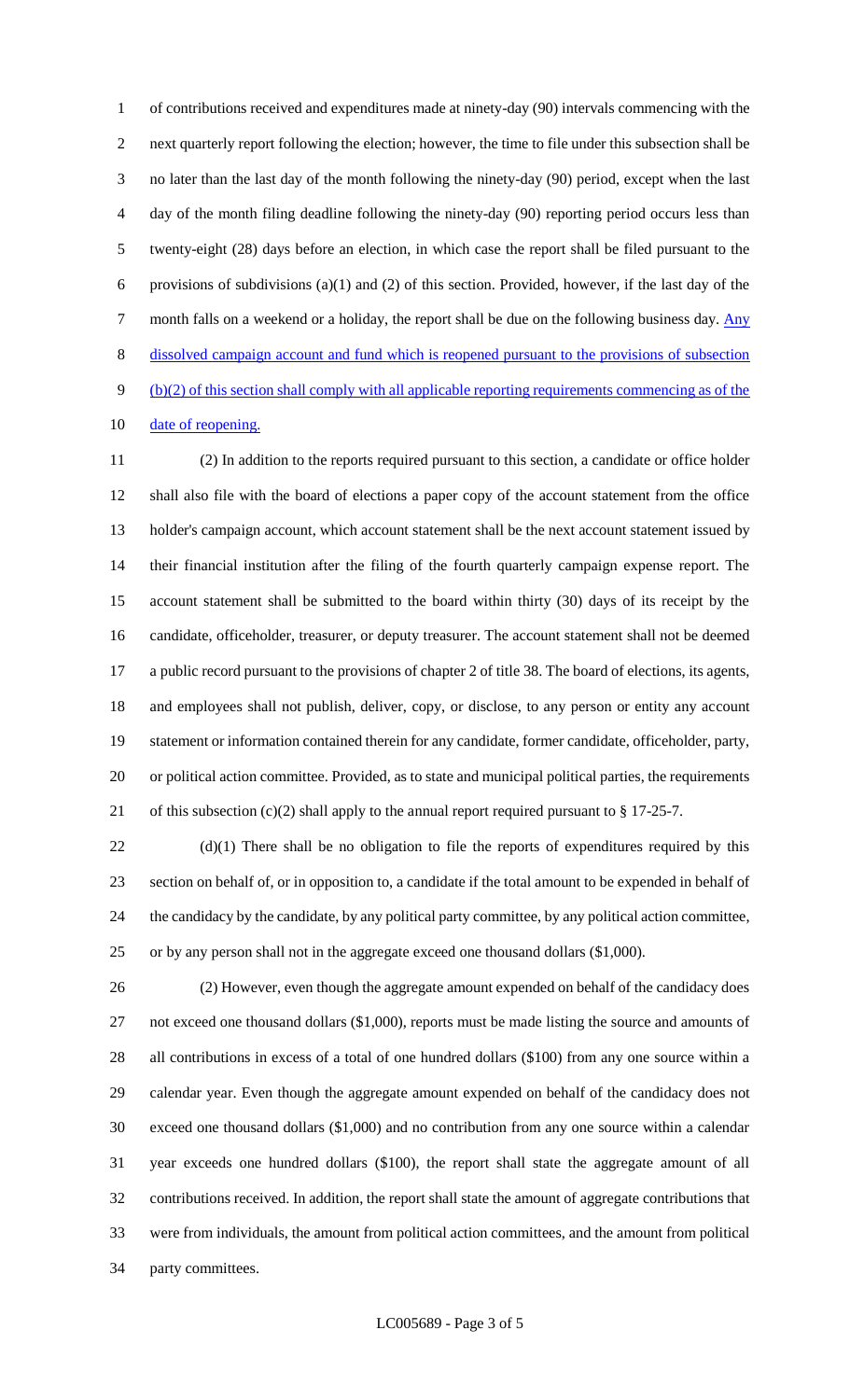(e) On or before the first date for filing contribution and expenditure reports, the campaign treasurer may file a sworn statement that the treasurer will accept no contributions nor make aggregate expenditures in excess of the minimum amounts for which a report is required by this chapter. Thereafter, the campaign treasurer shall be excused from filing all the reports for that campaign, other than the final report due on the twenty-eighth (28th) day following the election.

 (f) A campaign treasurer must file a report containing an account of contributions received and expenditures made at the ninety-day (90) intervals provided for in subsection (c) of this section for any ninety-day (90) period in which the campaign received contributions in excess of a total of one hundred dollars (\$100) within a calendar year from any one source and/or made expenditures in excess of one thousand dollars (\$1,000) within a calendar year; however, the time to file under 11 this subsection shall be no later than the last day of the month following the ninety-day (90) period, except when the last day of the month filing deadline following the ninety-day (90) reporting period occurs less than twenty-eight (28) days before an election, in which case the report shall be filed pursuant to the provisions of subdivisions (a)(1) and (2) of this section. Provided, however, if the last day of the month falls on a weekend or a holiday, the report shall be due on the following business day.

 $(g)(1)$  The board of elections may, for good cause shown and upon the receipt of a written or electronic request, grant a seven-day (7) extension for filing a report; provided, that the request must be received no later than the date upon which the report is due to be filed.

 (2) Any person or entity required to file reports with the board of elections pursuant to this section and who or that has not filed the report by the required date, unless granted an extension pursuant to subdivision (1) of this subsection, shall be fined twenty-five dollars (\$25.00). Notwithstanding any of the provisions of this section, the board of elections shall have the authority to waive late filing fees for good cause shown.

 (3) The board of elections shall send a notice of non-compliance, by certified mail, to any person or entity who or that fails to file the reports required by this section. A person or entity who or that is sent a notice of non-compliance and fails to file the required report within seven (7) days of the receipt of the notice, shall be fined two dollars (\$2.00) per day from the day of receipt of the notice of non-compliance until the day the report has been received by the state board. Notwithstanding any of the provisions of this section, the board of elections shall have the authority to waive late filing fees for good cause shown.

SECTION 2. This act shall take effect upon passage.

#### ======== LC005689 ========